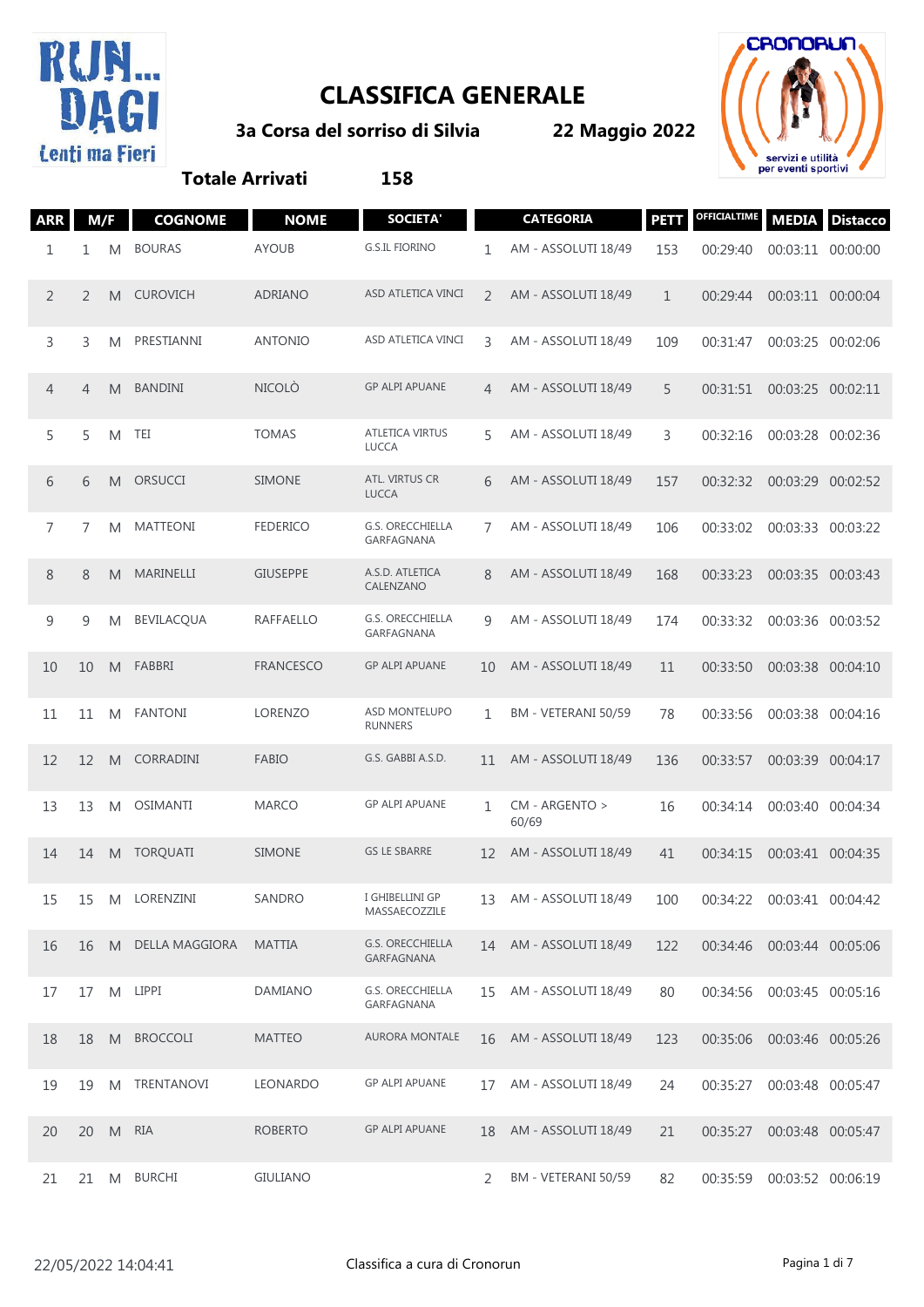| <b>ARR</b> | M/F |    | <b>COGNOME</b>     | <b>NOME</b>                 | <b>SOCIETA'</b>                        |               | <b>CATEGORIA</b>         | <b>PETT</b> | OFFICIALTIME | <b>MEDIA</b>               | <b>Distacco</b> |
|------------|-----|----|--------------------|-----------------------------|----------------------------------------|---------------|--------------------------|-------------|--------------|----------------------------|-----------------|
| 22         | 22  | M  | <b>FEDERICI</b>    | <b>ANDREA</b>               | G.S.<br>DILETTANTISTICO<br>RIIN DAGI   | 19            | AM - ASSOLUTI 18/49      | 102         | 00:36:07     | 00:03:53 00:06:27          |                 |
| 23         | 23  | M  | <b>DONETTI</b>     | FERDINANDO                  |                                        | 3             | BM - VETERANI 50/59      | 126         | 00:36:08     | 00:03:53 00:06:27          |                 |
| 24         | 24  | M  | <b>CUPOLO</b>      | <b>ROCCO</b>                | <b>GP ALPI APUANE</b>                  | 2             | CM - ARGENTO ><br>60/69  | 7           | 00:36:21     | 00:03:54 00:06:41          |                 |
| 25         | 25  | M  | <b>SCARANO</b>     | <b>MATTEO</b>               |                                        | 4             | BM - VETERANI 50/59      | 103         | 00:36:24     | 00:03:54 00:06:44          |                 |
| 26         | 26  | M  | <b>BERRAHMA</b>    | <b>SIMOHAMED</b>            |                                        | 20            | AM - ASSOLUTI 18/49      | 130         | 00:36:27     | 00:03:55 00:06:47          |                 |
| 27         | 27  | M  | PARDI              | ANDREA                      |                                        | 21            | AM - ASSOLUTI 18/49      | 74          | 00:36:28     | 00:03:55 00:06:47          |                 |
| 28         | 28  | M  | <b>VERDICCHIO</b>  | <b>FRANCESCO</b>            |                                        | 22            | AM - ASSOLUTI 18/49      | 85          | 00:36:36     | 00:03:56 00:06:56          |                 |
| 29         | 29  | M  | VANNI              | <b>NICOLA</b>               | G.P. PARCO ALPI<br>APUANE              | 23            | AM - ASSOLUTI 18/49      | 154         | 00:36:39     | 00:03:56 00:06:58          |                 |
| 30         | 30  | M  | <b>CAINI</b>       | <b>MARCO</b>                | SEVENLIFE SSD                          | 24            | AM - ASSOLUTI 18/49      | 116         | 00:36:43     | 00:03:56 00:07:03          |                 |
| 31         | 1   | F  | LUCACI             | <b>IOANA</b>                | <b>GP ALPI APUANE</b>                  | 1             | AF - ASS. DONNE<br>18/49 | 18          | 00:36:43     | 00:03:56 00:07:03          |                 |
| 32         | 31  | M  | LAMBARDI           | <b>GIANNI</b>               | ATLETICA CAPRAIA<br>E LIMITE           | 25            | AM - ASSOLUTI 18/49      | 90          | 00:36:58     | 00:03:58 00:07:17          |                 |
| 33         | 32  | M  | MATTEI             | <b>MARCO</b>                | <b>GP ALPI APUANE</b>                  | 26            | AM - ASSOLUTI 18/49      | 15          | 00:37:07     | 00:03:59 00:07:27          |                 |
| 34         | 33  | M  | SALANI             | ALESSANDRO                  | <b>G.S. ORECCHIELLA</b><br>GARFAGNANA  | 5             | BM - VETERANI 50/59      | 50          | 00:37:07     | 00:03:59 00:07:27          |                 |
| 35         | 34  | M  | PELLEGRINI         | <b>EMANUELE</b>             | MONTECATINI<br><b>MARATHON</b>         | 6             | BM - VETERANI 50/59      | 60          | 00:37:11     | 00:03:59 00:07:31          |                 |
| 36         | 35  | M  | <b>RINALDI</b>     | <b>GABRIELE</b>             | <b>ASD MONTELUPO</b><br><b>RUNNERS</b> | 7             | BM - VETERANI 50/59      | 150         | 00:37:16     | 00:04:00 00:07:36          |                 |
| 37         | 36  |    | M MILETI           | <b>FRANCESCO</b>            | FREESTYLE<br><b>TRIATHLON</b>          | 27            | AM - ASSOLUTI 18/49      | 172         | 00:37:18     | 00:04:00 00:07:37          |                 |
| 38         | 37  | M  | GASPERINI          | <b>MARCO</b>                |                                        | 8             | BM - VETERANI 50/59      | 135         | 00:37:18     | 00:04:00 00:07:38          |                 |
| 39         | 38  | M  | COLOMBINI          | <b>GIACOMO</b>              |                                        | 28            | AM - ASSOLUTI 18/49      | 124         | 00:37:19     | 00:04:00 00:07:38          |                 |
| 40         | 39  | M  | <b>RASO</b>        | SAMUELE                     | G.S.<br>DILETTANTISTICO<br>RIIN DAGI   | 29            | AM - ASSOLUTI 18/49      | 12          | 00:37:19     | 00:04:00 00:07:38          |                 |
| 41         | 40  | M  | <b>DAVINI</b>      | <b>GIORGIO</b>              | <b>GP ALPI APUANE</b>                  | 30            | AM - ASSOLUTI 18/49      | 9           | 00:37:24     | 00:04:01 00:07:44          |                 |
| 42         | 41  | M  | GIANNI             | <b>ROBERTO</b>              | <b>GP ALPI APUANE</b>                  | 31            | AM - ASSOLUTI 18/49      | 14          | 00:37:26     | 00:04:01 00:07:46          |                 |
| 43         | 2   | F  | <b>SALAS PALMA</b> | ANDREA<br><b>BERNARDITA</b> | G.S. ORECCHIELLA<br>GARFAGNANA         | $\mathcal{L}$ | AF - ASS. DONNE<br>18/49 | 79          | 00:37:27     | 00:04:01 00:07:47          |                 |
| 44         | 42  |    | M SALOTTI          | <b>LUCA</b>                 | G.P. PARCO ALPI<br><b>APUANE</b>       | 32            | AM - ASSOLUTI 18/49      | 129         | 00:37:28     | 00:04:01 00:07:48          |                 |
| 45         | 43  | M  | TRAVAGLINI         | <b>ANTONIO</b>              | PINOCCHIO SPORT                        | $\mathsf{Q}$  | BM - VETERANI 50/59      | 68          | 00:37:33     | 00:04:02 00:07:53          |                 |
| 46         | 44  | M. | CAPECCHI           | <b>MAURIZIO</b>             | ASD ANTRACCOLI                         | 33            | AM - ASSOLUTI 18/49      | 25          |              | 00:37:35 00:04:02 00:07:54 |                 |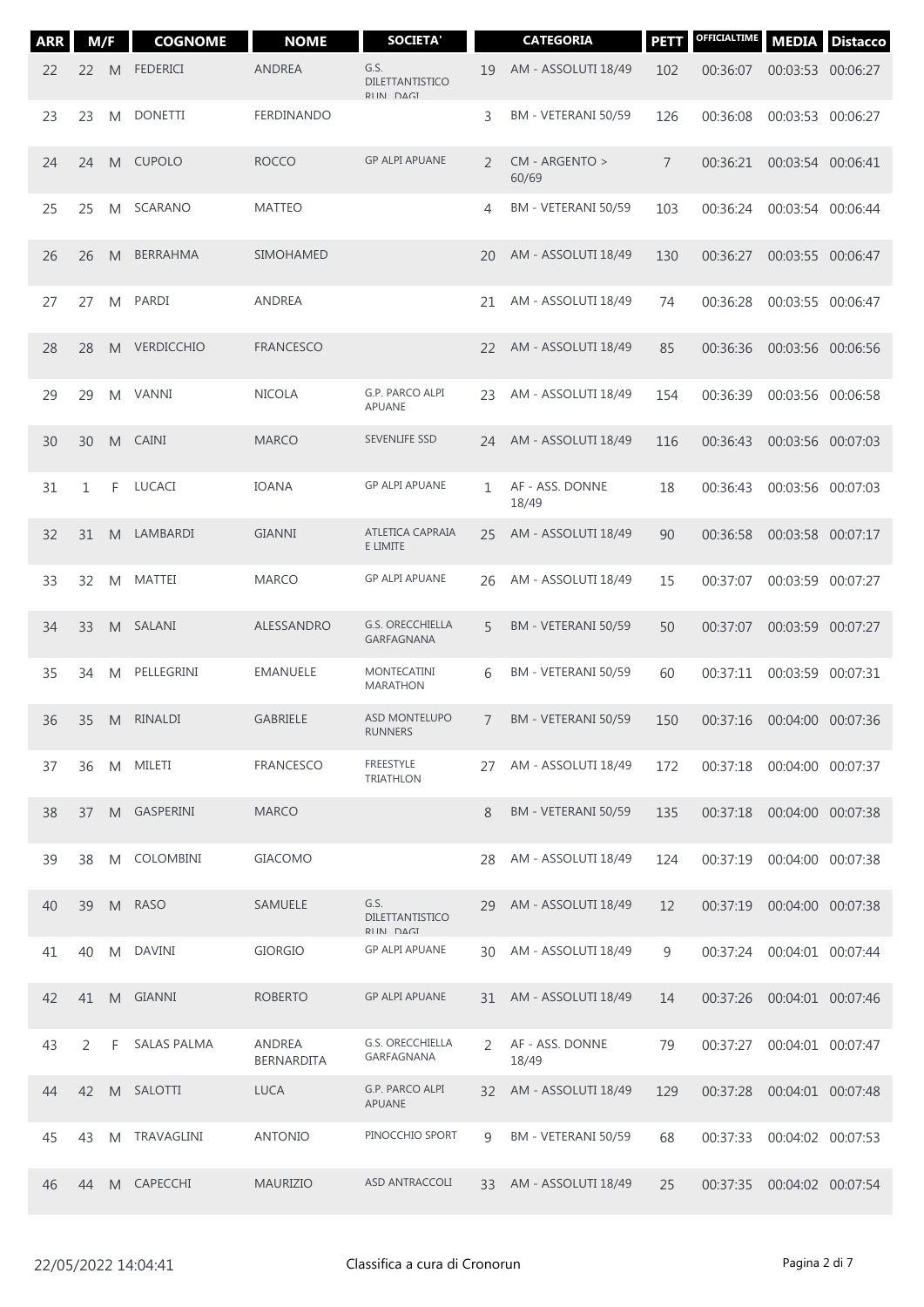| <b>ARR</b> | M/F            |    | <b>COGNOME</b>   | <b>NOME</b>      | <b>SOCIETA'</b>                       |                | <b>CATEGORIA</b>         | PETT | OFFICIALTIME | <b>MEDIA</b>      | <b>Distacco</b> |
|------------|----------------|----|------------------|------------------|---------------------------------------|----------------|--------------------------|------|--------------|-------------------|-----------------|
| 47         | 45             | M  | PASQUALETTI      | <b>STEFANO</b>   | G.S. VALDELSA<br>RUNNERS A.S.D.       | 10             | BM - VETERANI 50/59      | 77   | 00:37:35     | 00:04:02 00:07:55 |                 |
| 48         | 46             | M  | ANDREONI         | <b>GABRIELE</b>  | <b>ASD ATLETICA</b><br><b>PISTOIA</b> | 34             | AM - ASSOLUTI 18/49      | 163  | 00:37:48     | 00:04:03 00:08:08 |                 |
| 49         | 47             | M  | <b>BORGIANNI</b> | <b>ANDREA</b>    | ATLETICA LIVORNO                      | 35             | AM - ASSOLUTI 18/49      | 96   | 00:37:53     | 00:04:04 00:08:12 |                 |
| 50         | 48             | M  | <b>MARTINI</b>   | <b>ANTONIO</b>   | <b>G.S. ORECCHIELLA</b><br>GARFAGNANA | 11             | BM - VETERANI 50/59      | 97   | 00:38:01     | 00:04:05 00:08:21 |                 |
| 51         | 49             | M  | POGGETTI         | <b>DANIELE</b>   | G.S. ORECCHIELLA<br>GARFAGNANA        | 12             | BM - VETERANI 50/59      | 134  | 00:38:02     | 00:04:05 00:08:22 |                 |
| 52         | 50             | M  | MILANI           | <b>LORENZO</b>   |                                       | 36             | AM - ASSOLUTI 18/49      | 91   | 00:38:11     | 00:04:06 00:08:31 |                 |
| 53         | 51             | M  | VENESELLI        | <b>STEFANO</b>   | PINOCCHIO SPORT                       | 13             | BM - VETERANI 50/59      | 69   | 00:38:12     | 00:04:06 00:08:32 |                 |
| 54         | 52             | M  | GIANNECCHINI     | <b>FRANCESCO</b> | A.S. ATLETICA<br><b>VIRTUS LUCCA</b>  | 37             | AM - ASSOLUTI 18/49      | 98   | 00:38:13     | 00:04:06 00:08:33 |                 |
| 55         | 53             | M  | COSTANTINO       | <b>FRANCESCO</b> | <b>AURORA MONTALE</b>                 | 38             | AM - ASSOLUTI 18/49      | 110  | 00:38:18     | 00:04:07 00:08:38 |                 |
| 56         | 54             | M  | <b>BRUNO</b>     | <b>MAURIZIO</b>  | ASD ATLETICA VINCI                    | 39             | AM - ASSOLUTI 18/49      | 115  | 00:38:32     | 00:04:08 00:08:52 |                 |
| 57         | 55             | M  | ZINGONI          | <b>NICOLA</b>    | SEVENLIFE SSD                         | 14             | BM - VETERANI 50/59      | 117  | 00:38:42     | 00:04:09          | 00:09:02        |
| 58         | 56             | M  | <b>OTTANELLI</b> | <b>ALESSIO</b>   | POLISPORTIVA<br>ELLERA ASD            | 40             | AM - ASSOLUTI 18/49      | 93   | 00:38:44     | 00:04:09 00:09:03 |                 |
| 59         | 57             | M  | <b>SIMONCINI</b> | <b>STEFANO</b>   | <b>GOLFO DEI POETI</b>                | 41             | AM - ASSOLUTI 18/49      | 140  | 00:38:48     | 00:04:10 00:09:08 |                 |
| 60         | 58             | M  | LUONGO           | <b>MICHAEL</b>   | <b>G.S. ORECCHIELLA</b><br>GARFAGNANA | 42             | AM - ASSOLUTI 18/49      | 121  | 00:38:54     | 00:04:11 00:09:14 |                 |
| 61         | 59             | M  | <b>TILOCCA</b>   | <b>MANUEL</b>    | <b>GP ALPI APUANE</b>                 | 43             | AM - ASSOLUTI 18/49      | 22   | 00:39:13     | 00:04:13 00:09:32 |                 |
| 62         | 60             |    | M CAPORASO       | <b>MANUEL</b>    |                                       | 44             | AM - ASSOLUTI 18/49      | 92   | 00:39:14     | 00:04:13 00:09:33 |                 |
| 63         | 3              | F  | SANTI            | ELENA            | <b>ASD PRATO</b><br>PROMOZIONE        | $\mathbf{1}$   | BF - VET DONNE 50/59     | 76   | 00:39:14     | 00:04:13 00:09:34 |                 |
| 64         | 61             |    | M FANUCCHI       | SAMUELE          | A.S. ATLETICA<br><b>VIRTUS LUCCA</b>  | 45             | AM - ASSOLUTI 18/49      | 89   | 00:39:23     | 00:04:14 00:09:42 |                 |
| 65         | 62             | M  | CECCARELLI       | <b>FILIPPO</b>   | A.S. ATLETICA<br><b>VIRTUS LUCCA</b>  | 46             | AM - ASSOLUTI 18/49      | 88   | 00:39:23     | 00:04:14 00:09:42 |                 |
| 66         | $\overline{4}$ | F. | <b>TEACU</b>     | ELENA FLAVIA     | PINOCCHIO SPORT                       | 3              | AF - ASS. DONNE<br>18/49 | 67   | 00:39:36     | 00:04:15 00:09:55 |                 |
| 67         | 63             | M  | <b>MATTEONI</b>  | <b>ADRIANO</b>   | <b>G.S. ORECCHIELLA</b><br>GARFAGNANA | 3              | CM - ARGENTO ><br>60/69  | 119  | 00:39:37     | 00:04:15 00:09:56 |                 |
| 68         | 64             |    | M VANNINI        | <b>SIMONE</b>    | <b>ATLETICA</b><br><b>MONTECATINI</b> | 47             | AM - ASSOLUTI 18/49      | 99   | 00:39:44     | 00:04:16 00:10:04 |                 |
| 69         | 5              | F  | <b>DAMI</b>      | <b>ELISA</b>     | ASCD SILVANO FEDI                     | $\overline{4}$ | AF - ASS. DONNE<br>18/49 | 108  | 00:39:46     | 00:04:16 00:10:05 |                 |
| 70         | 65             | M  | <b>TORRINI</b>   | <b>ANDREA</b>    | G.S. MAIANO                           | 15             | BM - VETERANI 50/59      | 152  | 00:39:55     | 00:04:17 00:10:15 |                 |
| 71         | 66             | M  | <b>BARDI</b>     | DANIELE          | ASD ATLETICA<br>AMARANTO              | 16             | BM - VETERANI 50/59      | 159  | 00:39:57     | 00:04:17 00:10:16 |                 |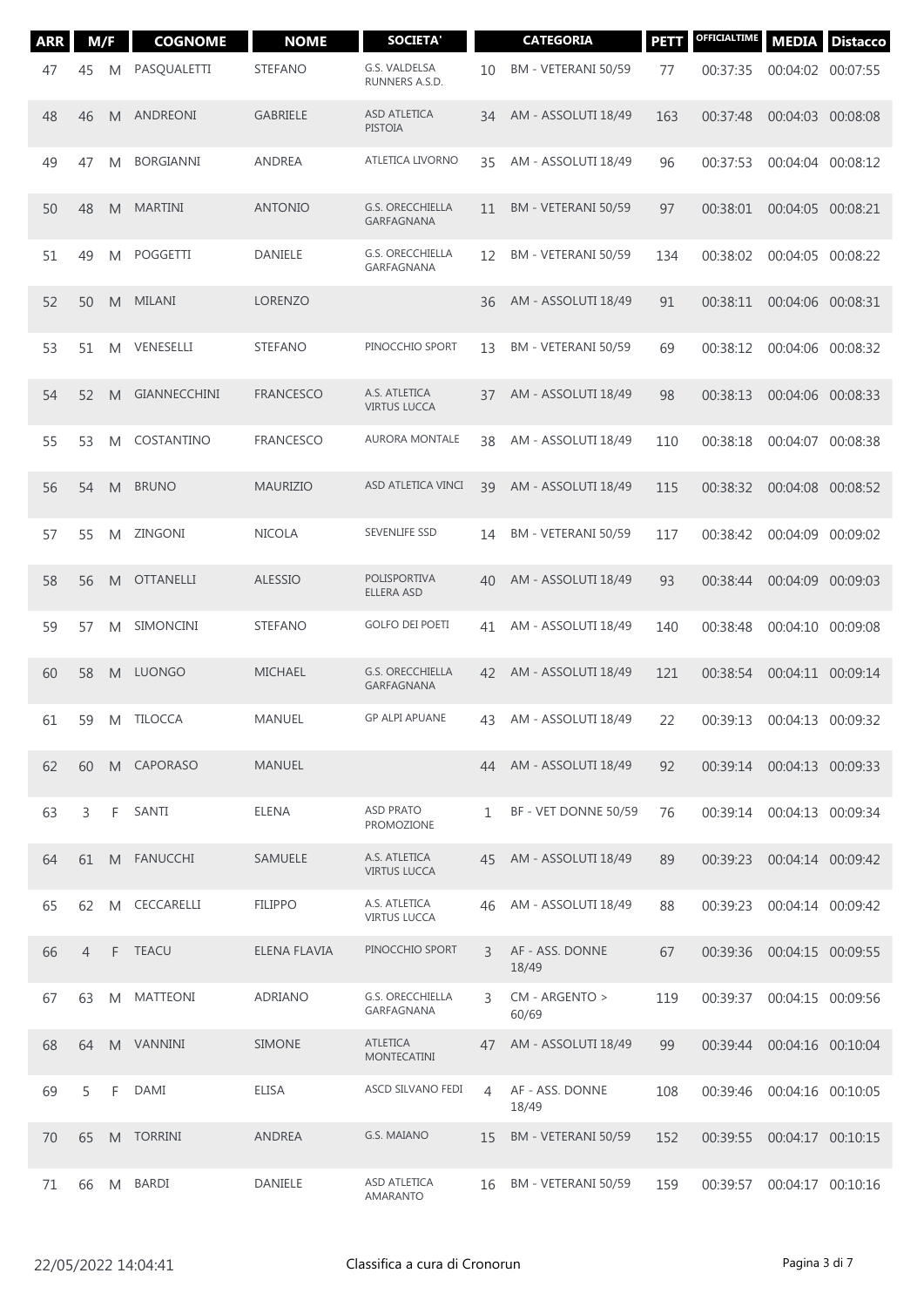| <b>ARR</b> | M/F            |    | <b>COGNOME</b>     | <b>NOME</b>       | <b>SOCIETA'</b>                       |    | <b>CATEGORIA</b>         | <b>PETT</b> | OFFICIALTIME                 | <b>MEDIA</b>      | <b>Distacco</b>   |
|------------|----------------|----|--------------------|-------------------|---------------------------------------|----|--------------------------|-------------|------------------------------|-------------------|-------------------|
| 72         | 67             | M  | <b>BOZZI</b>       | <b>MAURIZIO</b>   | <b>ATLETICA</b><br><b>MONTECATINI</b> | 17 | BM - VETERANI 50/59      | 37          | 00:39:58                     | 00:04:17 00:10:17 |                   |
| 73         | 68             | M  | PALAVISINI         | <b>STEFANO</b>    | <b>FREESTYLE</b><br><b>TRIATHLON</b>  | 18 | BM - VETERANI 50/59      | 162         | 00:40:28                     | 00:04:21 00:10:48 |                   |
| 74         | 69             | M  | <b>BELLETTI</b>    | <b>FABIO</b>      | <b>GP ALPI APUANE</b>                 | 4  | CM - ARGENTO ><br>60/69  | 6           | 00:40:29                     | 00:04:21 00:10:48 |                   |
| 75         | 70             | M  | <b>TOMMEI</b>      | <b>MICHELE</b>    | <b>COMPUTER GROSS</b>                 | 48 | AM - ASSOLUTI 18/49      | 127         | 00:40:29                     |                   | 00:04:21 00:10:49 |
| 76         | 6              | F  | <b>GRUNWALD</b>    | <b>EVA</b>        | <b>MONTECATINI</b><br><b>MARATHON</b> | 1  | CF - ARG - DONNE ><br>60 | 55          | 00:40:31                     | 00:04:21 00:10:51 |                   |
| 77         | 71             | M  | <b>DISPERATI</b>   | <b>FRANCESCO</b>  | G.S.<br>DILETTANTISTICO<br>RIIN DAGI  | 49 | AM - ASSOLUTI 18/49      | 46          | 00:40:32                     |                   | 00:04:21 00:10:52 |
| 78         | 72             | M  | <b>SIMONE</b>      | <b>GIUSEPPE</b>   |                                       | 5  | CM - ARGENTO ><br>60/69  | 125         | 00:40:42                     | 00:04:22 00:11:02 |                   |
| 79         | 73             | M  | <b>DAL LAGO</b>    | LUDMILLO          | G.P. PARCO ALPI<br>APUANE             | 19 | BM - VETERANI 50/59      | 167         | 00:40:47                     |                   | 00:04:23 00:11:07 |
| 80         | 74             | M  | FERRARINI          | <b>FEDERICO</b>   | <b>G.S. ORECCHIELLA</b><br>GARFAGNANA | 20 | BM - VETERANI 50/59      | 128         | 00:41:00                     | 00:04:24 00:11:20 |                   |
| 81         | 75             | M  | <b>MURA</b>        | <b>SILVIO</b>     | <b>GS LE SBARRE</b>                   | 50 | AM - ASSOLUTI 18/49      | 40          | 00:41:21                     | 00:04:26 00:11:41 |                   |
| 82         | 76             | M  | <b>GUERRISI</b>    | <b>MICHELE</b>    | ASD ANTRACCOLI                        | 51 | AM - ASSOLUTI 18/49      | 26          | 00:41:25                     | 00:04:27 00:11:45 |                   |
| 83         | 77             | M  | <b>RONCELLA</b>    | MASSIMILIANO      | ATLETICA CAMPI<br><b>BISENZIO</b>     | 21 | BM - VETERANI 50/59      | 133         | 00:41:33                     | 00:04:28 00:11:52 |                   |
| 84         | 78             | M  | PANELLI            | <b>LUCA</b>       |                                       | 52 | AM - ASSOLUTI 18/49      | 131         | 00:41:39                     | 00:04:28 00:11:59 |                   |
| 85         | 79             | M  | <b>FAMMONI</b>     | <b>FILIPPO</b>    | <b>GS PANCHE</b><br>CASTELQUARTO      | 22 | BM - VETERANI 50/59      | 81          | 00:41:52                     | 00:04:30 00:12:12 |                   |
| 86         | 80             | M  | <b>DEL GIUDICE</b> | <b>DAVIDE</b>     | <b>GAS RUNNERS</b><br>MASSA           | 23 | BM - VETERANI 50/59      | 170         | 00:41:53                     | 00:04:30 00:12:13 |                   |
| 87         |                |    | 81 M DE MEO        | <b>DENNIS</b>     | PODISTICA<br>AGLIANESE 1980           | 24 | BM - VETERANI 50/59      | 101         | 00:41:55 00:04:30 00:12:14   |                   |                   |
| 88         | 82             | M  | ROMANIELLO         | <b>GIULIANO</b>   |                                       | 25 | BM - VETERANI 50/59      | 111         | 00:42:13                     | 00:04:32 00:12:33 |                   |
| 89         | 83             |    | M LANDI            | <b>LUCA</b>       |                                       | 26 | BM - VETERANI 50/59      | 171         | 00:42:14                     | 00:04:32 00:12:33 |                   |
| 90         | 84             |    | M GORI             | <b>CLAUDIO</b>    | ASCD SILVANO FEDI                     | 6  | CM - ARGENTO ><br>60/69  | 83          | 00:42:30                     | 00:04:34 00:12:49 |                   |
| 91         | 85             | M  | PARLANTI           | <b>MASSIMO</b>    | <b>ATLETICA</b><br>MONTECATINI        | 7  | CM - ARGENTO ><br>60/69  | 35          | 00:42:49                     | 00:04:36 00:13:09 |                   |
| 92         | 86             |    | M DE SANTIS        | <b>GIANFRANCO</b> | <b>GP ALPI APUANE</b>                 | 27 | BM - VETERANI 50/59      | 10          | 00:42:58                     | 00:04:37 00:13:18 |                   |
| 93         | $\overline{7}$ | F. | ORSI               | SARA              | PINOCCHIO SPORT                       | 5  | AF - ASS. DONNE<br>18/49 | 66          | 00:43:30                     | 00:04:40 00:13:50 |                   |
| 94         | 87             |    | M BIANCHI          | <b>FEDERICO</b>   | ASCD SILVANO FEDI                     | 53 | AM - ASSOLUTI 18/49      | 164         | 00:43:31                     | 00:04:40 00:13:51 |                   |
| 95         | 88             | M  | <b>BELLANDI</b>    | <b>STEFANO</b>    | PINOCCHIO SPORT                       | 54 | AM - ASSOLUTI 18/49      | 63          | 00:43:31                     | 00:04:40 00:13:51 |                   |
| 96         | 89             |    | M FAGNI            | <b>PAOLO</b>      |                                       | 55 | AM - ASSOLUTI 18/49      | 84          | 00:43:33  00:04:41  00:13:53 |                   |                   |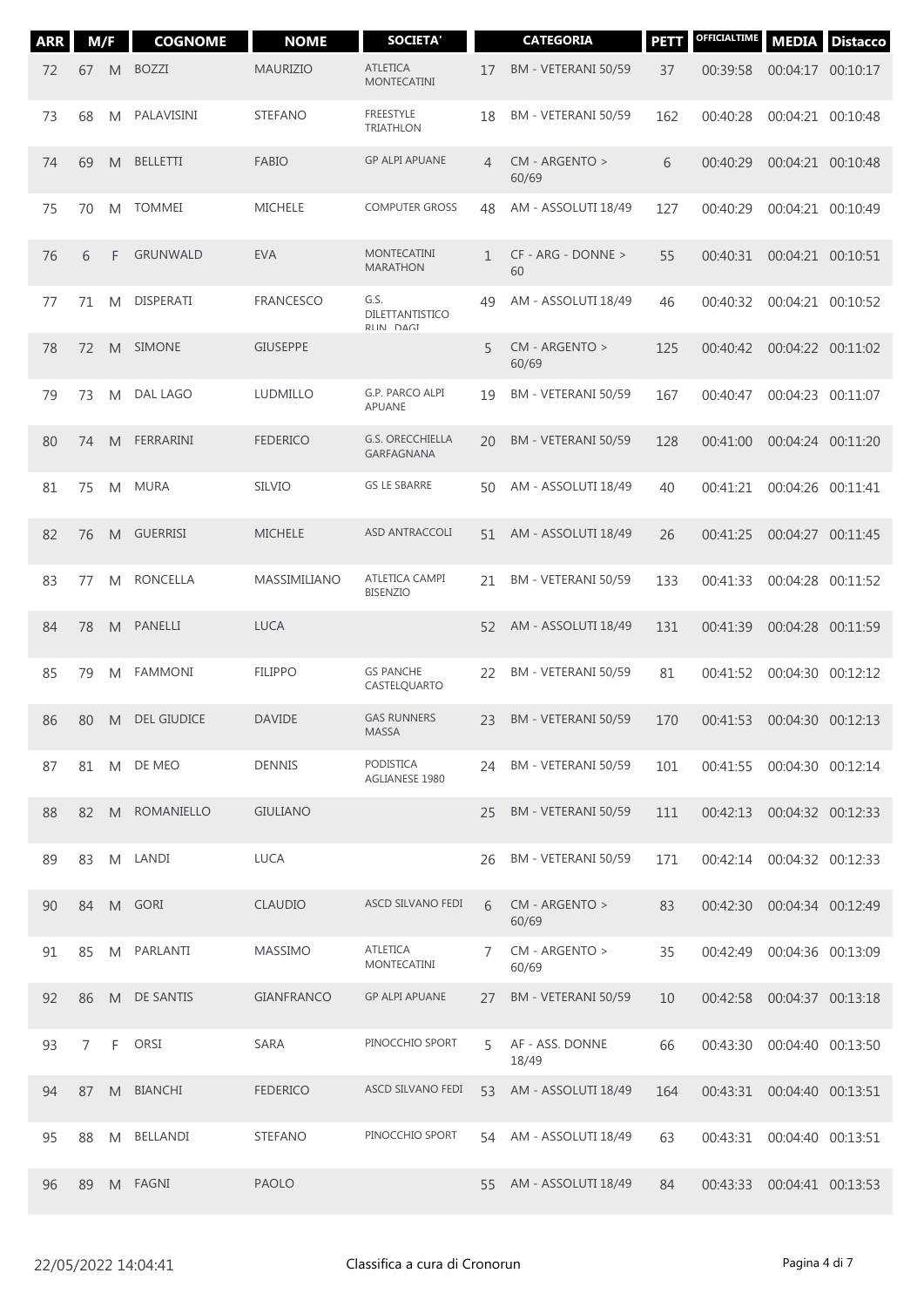| <b>ARR</b> | M/F                    |    | <b>COGNOME</b>         | <b>NOME</b>      | <b>SOCIETA'</b>                       |    | <b>CATEGORIA</b>         | <b>PETT</b> | OFFICIALTIME | <b>MEDIA</b>               | <b>Distacco</b>   |
|------------|------------------------|----|------------------------|------------------|---------------------------------------|----|--------------------------|-------------|--------------|----------------------------|-------------------|
| 97         | 8                      | F  | <b>DAMI</b>            | <b>TIZIANA</b>   | <b>MONTECATINI</b><br><b>MARATHON</b> | 2  | BF - VET DONNE 50/59     | 51          | 00:43:37     | 00:04:41 00:13:56          |                   |
| 98         | 90                     | M  | <b>FEDI</b>            | <b>CLAUDIO</b>   |                                       | 56 | AM - ASSOLUTI 18/49      | 107         | 00:43:51     | 00:04:42 00:14:11          |                   |
| 99         | 91                     | M  | MANSI                  | <b>MARCO</b>     | PRO AVIS<br>CASTELNUOVO<br>MAGRA      | 8  | CM - ARGENTO ><br>60/69  | 138         | 00:43:53     | 00:04:43 00:14:12          |                   |
| 100        | 92                     | M  | PIEROTTI               | <b>LEONARDO</b>  | <b>GP ALPI APUANE</b>                 | 9  | CM - ARGENTO ><br>60/69  | 20          | 00:44:01     |                            | 00:04:44 00:14:21 |
| 101        | 93                     | M  | <b>NIERI</b>           | <b>PAOLO</b>     | ASD ANTRACCOLI                        | 10 | CM - ARGENTO ><br>60/69  | 27          | 00:44:03     |                            | 00:04:44 00:14:23 |
| 102        | 9                      | F  | <b>PACINI</b>          | <b>TIZIANA</b>   | <b>MONTECATINI</b><br><b>MARATHON</b> | 3  | BF - VET DONNE 50/59     | 59          | 00:44:06     |                            | 00:04:44 00:14:26 |
| 103        | 94                     | M  | ALLORI                 | <b>FRANCO</b>    |                                       | 28 | BM - VETERANI 50/59      | 147         | 00:44:29     | 00:04:47 00:14:49          |                   |
| 104        | 95                     | M  | <b>RUSSO</b>           | <b>ENZO</b>      |                                       | 11 | CM - ARGENTO ><br>60/69  | 120         | 00:44:51     |                            | 00:04:49 00:15:11 |
| 105        | 10                     | F  | SERAFINI               | <b>DONATELLA</b> | ASD ANTRACCOLI                        | 2  | CF - ARG - DONNE ><br>60 | 29          | 00:44:54     |                            | 00:04:49 00:15:14 |
| 106        | 96                     | M  | <b>MEINI</b>           | <b>MARCO</b>     | <b>ATLETICA</b><br><b>MONTECATINI</b> | 57 | AM - ASSOLUTI 18/49      | 34          | 00:45:24     | 00:04:52 00:15:44          |                   |
| 107        | 97                     | M  | <b>DEGLI INNOCENTI</b> | <b>ALESSIO</b>   | <b>FREESTYLE</b><br><b>TRIATHLON</b>  | 58 | AM - ASSOLUTI 18/49      | 169         | 00:45:38     | 00:04:54 00:15:58          |                   |
| 108        | 11                     | F  | <b>CAMPISI</b>         | <b>GRAZIELLA</b> | ASD ANTRACCOLI                        | 6  | AF - ASS. DONNE<br>18/49 | 32          | 00:45:47     |                            | 00:04:55 00:16:07 |
| 109        | 98                     | M  | DAMI                   | DANIELE          | <b>ATLETICA</b><br><b>MONTECATINI</b> | 29 | BM - VETERANI 50/59      | 33          | 00:45:56     | 00:04:56 00:16:16          |                   |
| 110        | 12                     | F  | <b>FARINA</b>          | ANTONELLA        | PRO AVIS<br>CASTELNUOVO<br>MAGRA      | 4  | BF - VET DONNE 50/59     | 137         | 00:46:01     | 00:04:56 00:16:21          |                   |
| 111        | 13                     | F  | <b>SCARLINI</b>        | <b>SARA</b>      |                                       | 7  | AF - ASS. DONNE<br>18/49 | 86          | 00:46:22     | 00:04:59 00:16:42          |                   |
| 112        | 99                     |    | M ZAPPATORE            | <b>ANTONIO</b>   | <b>GS LE SBARRE</b>                   | 30 | BM - VETERANI 50/59      | 44          |              | 00:46:25 00:04:59 00:16:45 |                   |
| 113        | 14                     | F  | MAZZINI                | DONATELLA        | IL PONTE<br><b>SCANDICCI ASD</b>      | 5  | BF - VET DONNE 50/59     | 173         | 00:46:33     | 00:05:00 00:16:53          |                   |
| 114        | 10<br>$\boldsymbol{0}$ | M  | <b>BULGARESI</b>       | <b>RICCARDO</b>  |                                       | 31 | BM - VETERANI 50/59      | 118         | 00:46:39     | 00:05:01 00:16:59          |                   |
| 115        | 15                     | F  | SODINI                 | DANIELA          | MONTECATINI<br><b>MARATHON</b>        | 8  | AF - ASS. DONNE<br>18/49 | 19          | 00:46:44     | 00:05:01 00:17:04          |                   |
| 116        | 16                     | F. | SICURANZA              | <b>SILVIA</b>    |                                       | 3  | CF - ARG - DONNE ><br>60 | 139         | 00:46:47     | 00:05:01 00:17:07          |                   |
| 117        | 10<br>1                | M  | PIERACCINI             | <b>ROBERTO</b>   |                                       | 32 | BM - VETERANI 50/59      | 113         | 00:46:50     | 00:05:02 00:17:10          |                   |
| 118        | 10<br>$\overline{2}$   | M  | <b>BONELLI</b>         | <b>OMAR</b>      |                                       | 59 | AM - ASSOLUTI 18/49      | 143         | 00:47:12     | 00:05:04 00:17:32          |                   |
| 119        | 10<br>3                | M  | BARNI                  | <b>RICCARDO</b>  | FREESTYLE<br><b>TRIATHLON</b>         | 33 | BM - VETERANI 50/59      | 160         | 00:47:16     | 00:05:04 00:17:36          |                   |
| 120        | 17                     | F. | <b>BOTTAINI</b>        | <b>FRANCA</b>    | PINOCCHIO SPORT                       | 6  | BF - VET DONNE 50/59     | 64          | 00:47:19     | 00:05:05 00:17:39          |                   |
| 121        | 10<br>4                |    | M FAGNI                | FABRIZIO         |                                       | 12 | CM - ARGENTO ><br>60/69  | 87          | 00:47:27     | 00:05:06 00:17:47          |                   |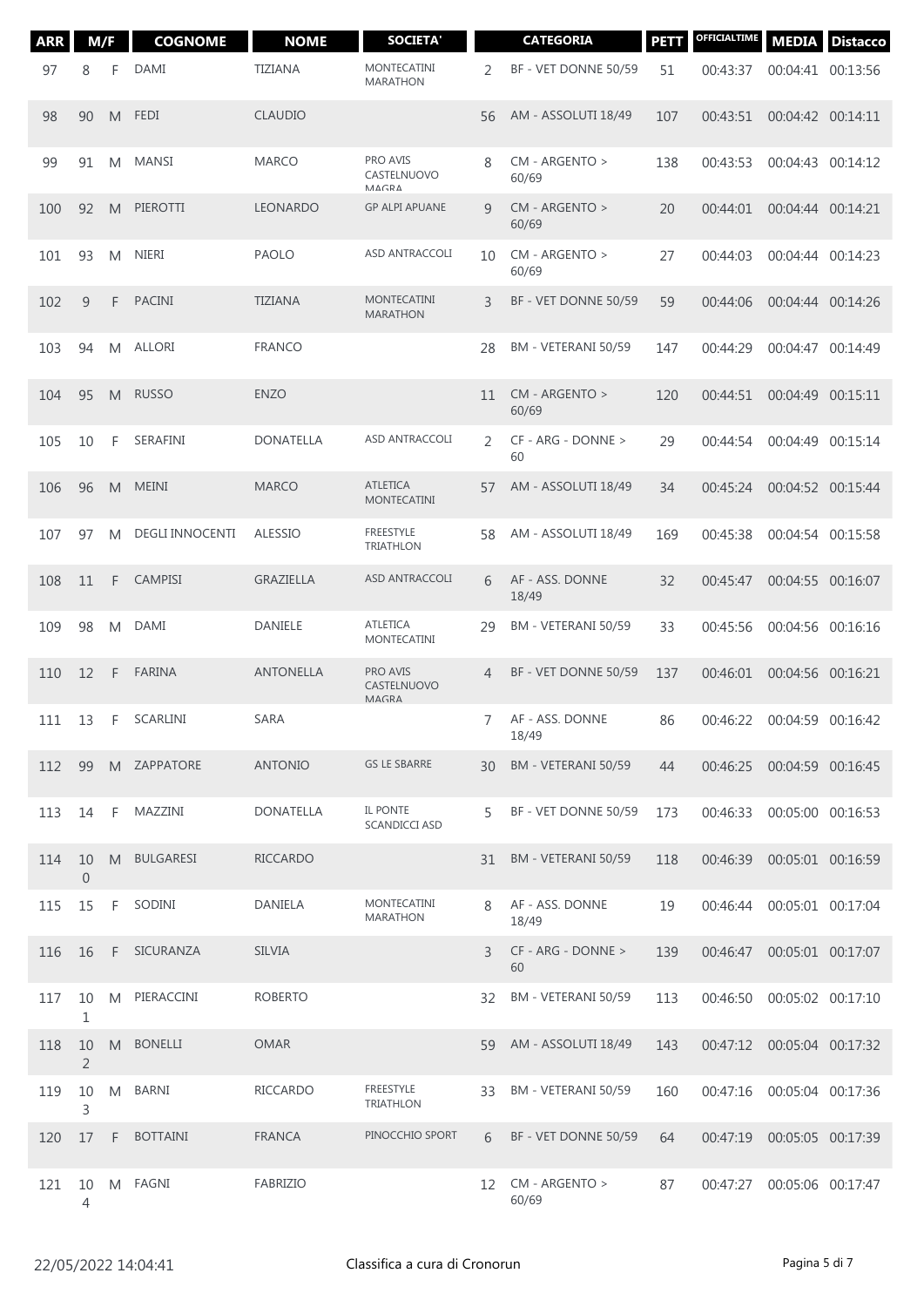| <b>ARR</b> | M/F                  |    | <b>COGNOME</b>    | <b>NOME</b>      | <b>SOCIETA'</b>                        |                 | <b>CATEGORIA</b>         | <b>PETT</b> | OFFICIALTIME               | <b>MEDIA</b>      | <b>Distacco</b> |
|------------|----------------------|----|-------------------|------------------|----------------------------------------|-----------------|--------------------------|-------------|----------------------------|-------------------|-----------------|
| 122        | 10<br>5              | M  | <b>CHELLI</b>     | ALESSANDRO       | <b>ASD ATLETICA</b><br><b>AMARANTO</b> | 34              | BM - VETERANI 50/59      | 158         | 00:47:29                   | 00:05:06 00:17:49 |                 |
| 123        | 10<br>6              | M  | <b>CRISTOFANI</b> | <b>MASSIMO</b>   | VALDISERCHIO<br><b>RUNNING TEAM</b>    | 35              | BM - VETERANI 50/59      | 95          | 00:47:38                   | 00:05:07 00:17:58 |                 |
| 124        | 18                   | F  | <b>FERA</b>       | PATRIZIA         | <b>MONTECATINI</b><br><b>MARATHON</b>  | 4               | CF - ARG - DONNE ><br>60 | 53          | 00:47:39                   | 00:05:07 00:17:58 |                 |
| 125        | 10<br>$\overline{7}$ | M  | DELLA ROCCA       | <b>RENZO</b>     | MONTECATINI<br><b>MARATHON</b>         | 13              | CM - ARGENTO ><br>60/69  | 52          | 00:47:59                   | 00:05:09 00:18:19 |                 |
| 126        | 19                   | F  | ZANOBINI          | <b>FRANCESCA</b> | ASD ANTRACCOLI                         | $\overline{7}$  | BF - VET DONNE 50/59     | 31          | 00:48:03                   | 00:05:10 00:18:23 |                 |
| 127        | 20                   | F  | <b>SUELY</b>      | <b>BENTO</b>     | <b>ATLETICA</b><br><b>MONTECATINI</b>  | 9               | AF - ASS. DONNE<br>18/49 | 36          | 00:48:05                   | 00:05:10 00:18:25 |                 |
| 128        | 10<br>8              | M  | <b>BECHINI</b>    | <b>LUCA</b>      | I GHIBELLINI GP<br>MASSA E COZZILE     | 14              | CM - ARGENTO ><br>60/69  | 148         | 00:48:20                   | 00:05:11 00:18:40 |                 |
| 129        | 21                   | F  | STEFANI           | <b>ROBERTA</b>   | ASD ANTRACCOLI                         | 5               | CF - ARG - DONNE ><br>60 | 30          | 00:48:40                   | 00:05:13 00:19:00 |                 |
| 130        | 10<br>$\overline{9}$ | M  | <b>SENSI</b>      | <b>MARCO</b>     | <b>ASD ANTRACCOLI</b>                  | 15              | CM - ARGENTO ><br>60/69  | 28          | 00:48:40                   | 00:05:14 00:19:00 |                 |
| 131        | 22                   | F  | MAZZANTI          | <b>PAMELA</b>    |                                        | 10              | AF - ASS. DONNE<br>18/49 | 70          | 00:48:45                   | 00:05:14 00:19:04 |                 |
| 132        | 11<br>$\mathbf 0$    | M  | ZACCAGNA          | <b>PAOLO</b>     | <b>FREE STYLE</b>                      | $\mathbf{1}$    | $DM - ORO > 70$          | 38          | 00:48:48                   | 00:05:14 00:19:08 |                 |
| 133        | 23                   | F  | <b>FANTOZZI</b>   | <b>LUCIA</b>     | PINOCCHIO SPORT                        | 8               | BF - VET DONNE 50/59     | 65          | 00:48:49                   | 00:05:14 00:19:08 |                 |
| 134        | 11<br>1              | M  | PAGNI             | <b>GIUSEPPE</b>  |                                        | 36              | BM - VETERANI 50/59      | 145         | 00:49:25                   | 00:05:18 00:19:45 |                 |
| 135        | 24                   | F  | <b>TOMMASINI</b>  | <b>CHIARA</b>    | POLISPORTIVA<br><b>ELLERA ASD</b>      | 11              | AF - ASS. DONNE<br>18/49 | 94          | 00:49:31                   | 00:05:19 00:19:51 |                 |
| 136        | 11<br>$\overline{2}$ | M  | LAVORINI          | <b>UMBERTO</b>   | <b>MONTECATINI</b><br><b>MARATHON</b>  | 16              | CM - ARGENTO ><br>60/69  | 58          | 00:50:09                   | 00:05:23 00:20:29 |                 |
| 137        | 25                   | F. | LUCACI            | <b>MARICICA</b>  | <b>GP ALPI APUANE</b>                  | 9               | BF - VET DONNE 50/59     | 23          | 00:50:12 00:05:23 00:20:32 |                   |                 |
| 138        | 26                   |    | F GUALTIERI       | LINDA            | PISTOIATLETICA<br>1983                 | 12 <sup>1</sup> | AF - ASS. DONNE<br>18/49 | 104         | 00:50:25                   | 00:05:25 00:20:45 |                 |
| 139        | 27                   | F  | IACONIELLO        | <b>GIANNA</b>    | MONTECATINI<br>MARATHON                | 10              | BF - VET DONNE 50/59     | 56          | 00:50:33                   | 00:05:26 00:20:53 |                 |
| 140        | 11<br>3              |    | M PERI            | <b>ROBERTO</b>   | <b>GP ALPI APUANE</b>                  | 37              | BM - VETERANI 50/59      | 17          | 00:50:40                   | 00:05:26 00:21:00 |                 |
| 141        | 28                   | F. | IZZO              | ANNUNZIATA       | MONTECATINI<br><b>MARATHON</b>         | 6               | CF - ARG - DONNE ><br>60 | 57          | 00:51:03                   | 00:05:29 00:21:23 |                 |
| 142        | 29                   | F. | SALINELLI         | <b>OMBRETTA</b>  | MONTECATINI<br><b>MARATHON</b>         | 13              | AF - ASS. DONNE<br>18/49 | 61          | 00:51:09                   | 00:05:30 00:21:29 |                 |
| 143        | 30                   | F. | ALBERTINI         | <b>EMANUELA</b>  |                                        | 14              | AF - ASS. DONNE<br>18/49 | 142         | 00:52:30                   | 00:05:38 00:22:50 |                 |
| 144        | 31                   | F. | INNOCENTI         | <b>GABRIELLA</b> | ASD ATLETICA VINCI                     | 11              | BF - VET DONNE 50/59     | 161         | 00:52:33                   | 00:05:39 00:22:53 |                 |
| 145        | 11<br>4              | M  | FIUMANÒ           | <b>ANTONINO</b>  |                                        | 38              | BM - VETERANI 50/59      | 62          | 00:53:51 00:05:47 00:24:11 |                   |                 |
| 146        | 32                   | F. | LOSANNO           | SUSANNA          | <b>GS LE SBARRE</b>                    | 15              | AF - ASS. DONNE<br>18/49 | 45          | 00:53:54 00:05:47 00:24:14 |                   |                 |